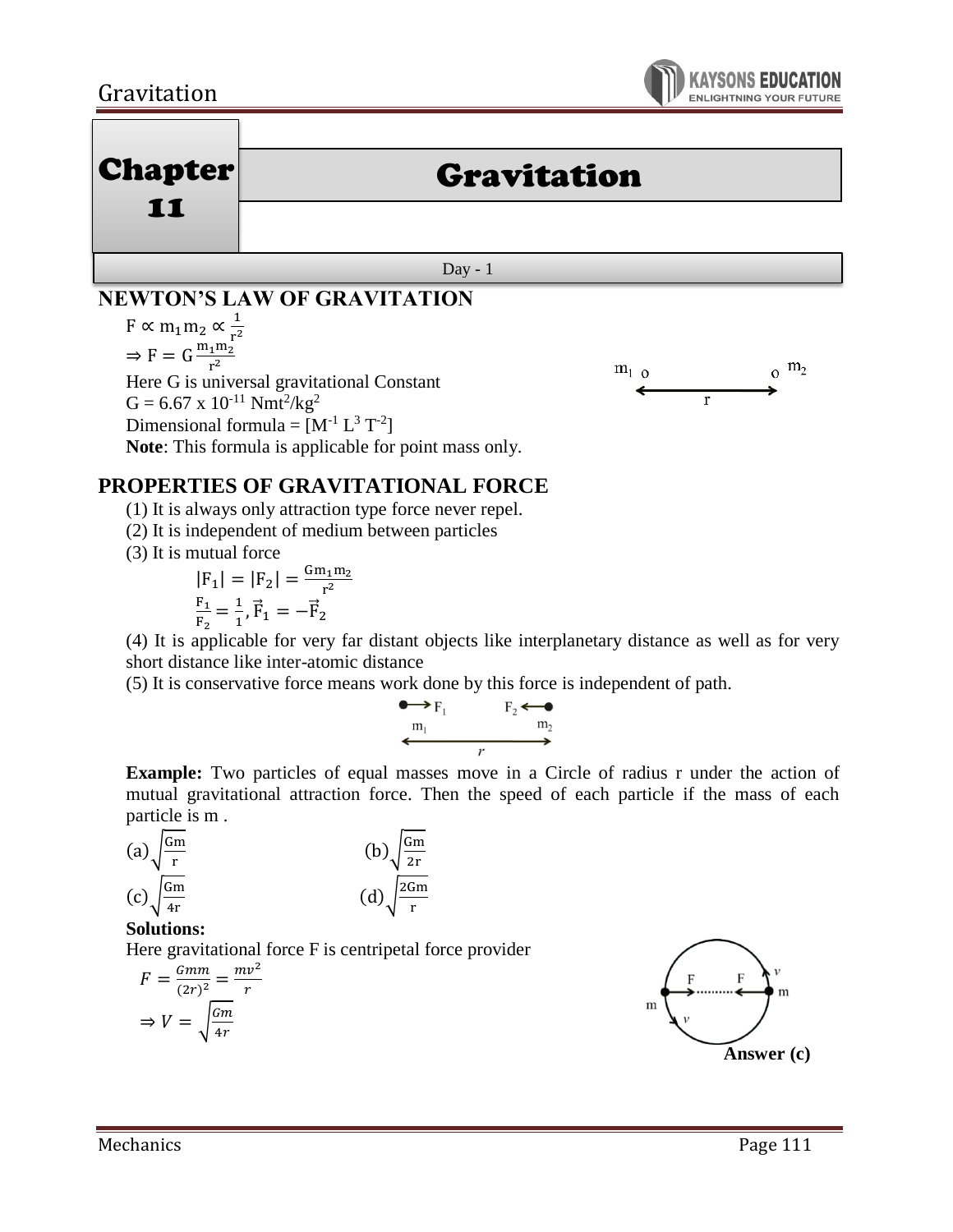## Gravitation

### **GRAVITATIONAL FIELD**

Space of influence surrounding a mass m in which its gravitational effects are effective is called gravitational field of given mass.

**Intensity of gravitational field due to point mass**



### **GRAVITATIONAL FIELD OF EARTH HERE WE ARE ASSUMING**

(1) Shape of earth is perfect sphere

(2) Center of mass of earth is at its center

(3) Uniform mass distribution

$$
F = \frac{GMm}{R^2}
$$

 $R^2$ Now  $F = \frac{GMm}{R^2}$ 

 $R^2$  $E_{\rm g} = \frac{F}{m}$  $\frac{F}{m} = \frac{GMm}{mR^2} = \frac{GM}{R^2}$  $R^2$ 



Intensity of earth gravitational field at its surface

Now here  $E_g = g$  we will use another term specially for earth is acceleration due to gravity Now At earth's Surface  $g = \frac{GM}{R^2}$  $\frac{G/M}{R^2}$  Direction of E<sub>g</sub> or g is always towards the Center of earth Also weight of any object at the surface of earth  $W = F = m E<sub>g</sub> = mg$  Force acting towards the center of earth Properties of 'g'

(1) It is independent of mass of any object

(2) It is not a universal constant its value depends on place, position and planet.

**NOTE:** For example value of g on the surface of moon is approximately g/6 i.e. 1/6 of the value on the earth

#### **Variation of 'g'**

(1) Due to change of planet As we know at the surface of earth

As we know at the surface of earth  
\n
$$
g = \frac{GM}{R^2}
$$
, Here density  $\rho = \frac{M}{Volume}$   
\n
$$
\Rightarrow M = \rho \frac{4}{3} \pi R^3
$$
  
\n
$$
\Rightarrow g = \frac{G}{R^2} \times \rho \times \frac{4}{3} \pi R^3
$$
  
\n
$$
\Rightarrow g = \frac{4}{3} G \rho \pi R
$$

#### **(2) Due to shape of earth**

The earth is not perfectly spherical in shape but is on oblate sphere. It is bulged at the equator and flattened at the pole.

Equatorial radius is 21 km more than polar radius

As we know  $g = \frac{GM}{R^2} \Rightarrow g \propto \frac{1}{R^2}$  $R^2$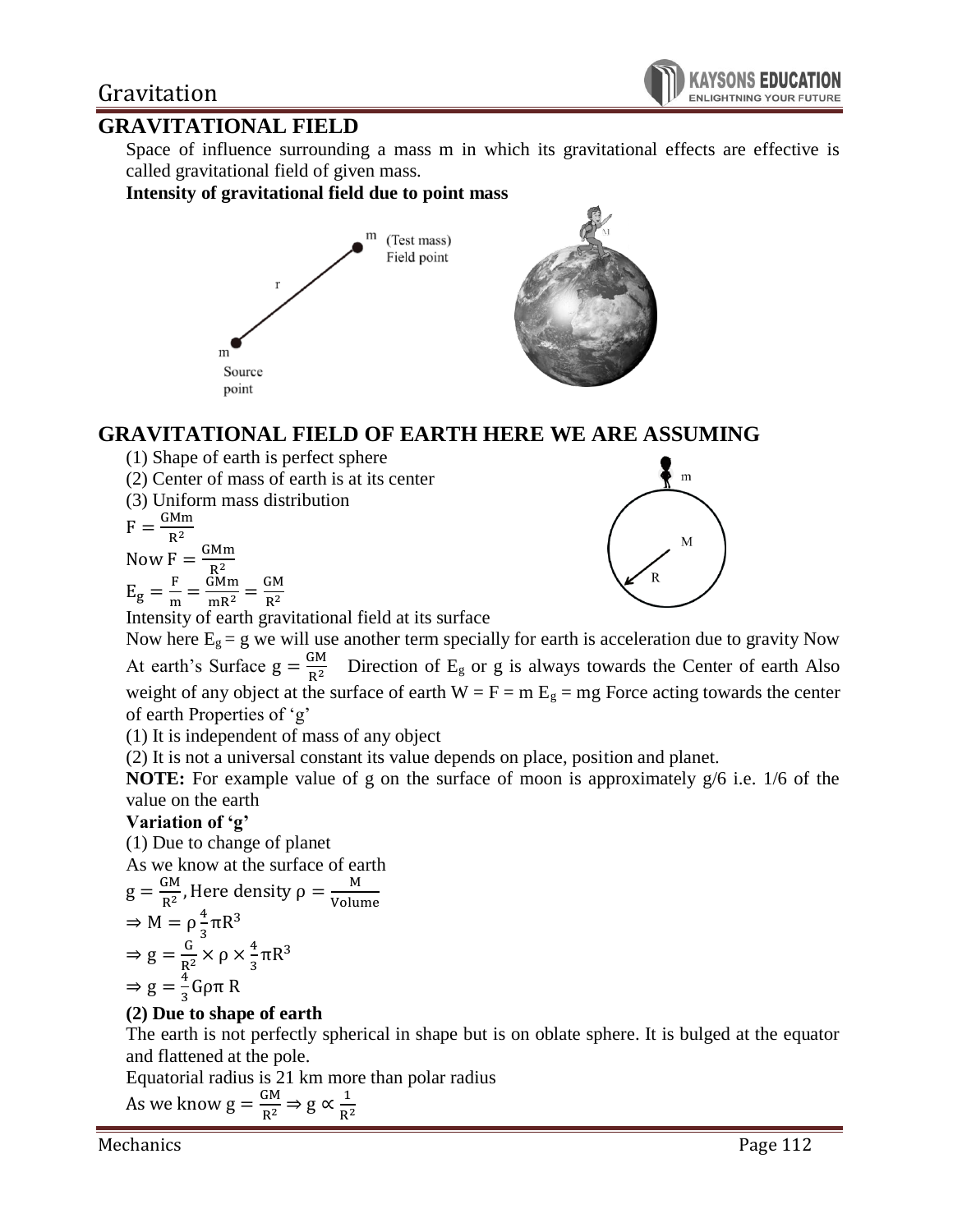

 $g \rightarrow$  Maximum at poles

At the surface

 $g_{poles} > g_{equator}$ 

## **(3) DUE TO ROTATION OF EARTH**





**KAYSONS EDUCA ENLIGHTNING YOUR FUTURE** 



### **USING LAW OF PARALLELOGRAM**

 $R^2 = P^2 + Q^2 + 2 PQ \cos \alpha$  $(mg')^2 = (mg)^2 + (mro^2)^2 + 2 mg mro^2 cos (\pi - \phi)$  $g^1 = \sqrt{g^2 + r^2 \omega^4 - 2gr \omega^2 \cos \phi}$  $g^1 = \sqrt{g^2 + R^2} \omega^4 \cos^2 \phi - 2gR\omega^2 \cos^2 \phi$  $g^1 = g\left(1 + \frac{R^2\omega^4}{r^2}\right)$  $\frac{e^{2}ω^{4}}{g^{2}}cos^{2} φ - \frac{2Rω^{2}}{g}$  $\frac{10^{2}}{g}$  cos<sup>2</sup> φ Now Here  $\frac{R^2\omega^2}{r^2}$  $\frac{1}{g^2}$  will be neglected  $g' = g \left( 1 - \frac{2R\omega^2}{g}\right)$  $\frac{8\omega^2}{g}$  cos<sup>2</sup>  $\phi$ )<sup>1/2</sup>  $\Rightarrow$  g' = g – Rω<sup>2</sup> cos<sup>2</sup> Ø At the equator  $\phi = 0^{\circ}$ At the poles  $g = g - R\omega^2$  $\phi = 90^{\circ}, g^1 = g - R\omega^2 \cos^2 90^{\circ} g' = g$ 

#### **4. At the depth h inside the earth**

At the surface of earth

$$
g = \frac{GM}{R^2}
$$
  
At depth h  

$$
g' = \frac{GM'}{(R-h)^2}
$$

 $H_{\alpha}$ 

Here  
\n
$$
\frac{4}{3}\pi R^3 = -M
$$
\n
$$
\frac{4}{3}\pi (R-h)^3 = -\frac{M}{\frac{4}{3}\pi R^3} \times \frac{4}{3}\pi (R-h)^3
$$
\n
$$
= \frac{M(R-h)^3}{R^3} = m'
$$
\n
$$
g' = \frac{G}{(R-h)^2} \frac{M(R-h)^3}{R^3}
$$



Mechanics Page 113